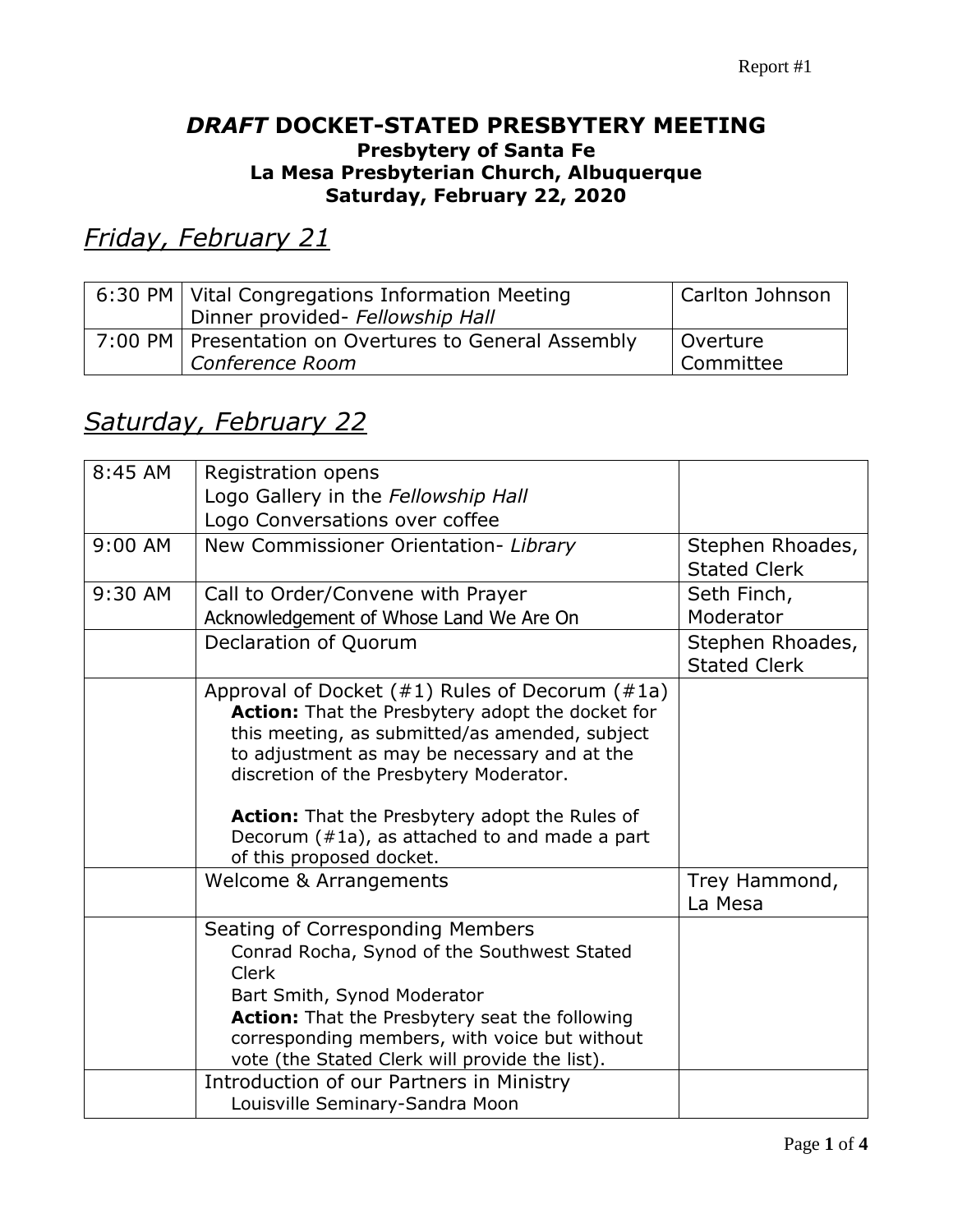|           | Board of Pensions-Kristin Leucht                                                                     |                        |
|-----------|------------------------------------------------------------------------------------------------------|------------------------|
|           | Presbyterian Foundation-Maggie Harmon                                                                |                        |
|           | Vital Congregations Program-Carlton Johnson                                                          |                        |
|           | Mission Co-Worker-Leisa Wagstaff<br>Introduction of New Commissioners and Visitors                   |                        |
|           |                                                                                                      |                        |
|           | Appointment of New Business Committee                                                                |                        |
|           | Approval of Presbytery Minutes<br><b>Action:</b> That the Presbytery approve the October             |                        |
|           | 2019 Presbytery Minutes (#2).                                                                        |                        |
|           | Any minor spelling/editing to the minutes can be                                                     |                        |
|           | handed (in writing) to the Stated Clerk.                                                             |                        |
|           | Approval of Consent Agenda (#1b)                                                                     |                        |
|           | Action: That the Presbytery approve the Consent                                                      |                        |
|           | Agenda (Report #1b) as submitted OR as<br>amended.                                                   |                        |
| 9:55      | Explanation of the Logo Process                                                                      | Seth Finch             |
| 10:00AM   | Worship- Improv service                                                                              |                        |
|           | Commissioning of GA Commissioners                                                                    |                        |
|           | Communion                                                                                            |                        |
| 11:15 AM  | Greetings from Mission Co-worker                                                                     | Leisa Wagstaff         |
| 11:20 AM  | Reflection on Logo Group A                                                                           |                        |
| 11:30 AM  | <b>Overture Task Force</b>                                                                           | Jayne Ruiz,            |
|           | Consideration of Concurrence of Overtures from                                                       | <b>Richard Safford</b> |
|           | Other Councils to General Assembly (#100)                                                            |                        |
|           | <b>Action:</b> That the Presbytery approve the                                                       |                        |
|           | concurrence of the overtures from other councils                                                     |                        |
|           | to General Assembly as submitted by the Overture<br>Task Force OR as amended.                        |                        |
| 11:55AM   | Report from Review of Presbytery Design Task                                                         | Ginna Bairby           |
|           | Force                                                                                                |                        |
| 12:00 PM  | Lunch served in the Fellowship Hall                                                                  |                        |
| 12:45 PM  | Review of Presbytery Design Conversations in                                                         |                        |
|           | breakout groups:                                                                                     |                        |
|           | Ministers/Teaching Elders- Sanctuary                                                                 |                        |
|           | Ruling Elders/Others- Fellowship Hall                                                                |                        |
| $1:15$ AM | Announcements, Celebrations and Concerns                                                             |                        |
| 1:20 PM   | Greetings from Board of Pensions                                                                     | Kristin Leucht         |
| $1:25$ PM | Reflection on Logo Group B                                                                           |                        |
| 1:35 PM   | RECESS AND CONVENING OF THE                                                                          | Stephen Rhoades        |
|           | CORPORATION, The Presbytery of Santa Fe, a                                                           |                        |
|           | <b>New Mexico Corporation</b>                                                                        |                        |
|           | Action: That the Presbytery recess and convene                                                       |                        |
|           | the Corporation, The Presbytery of Santa Fe, for<br>the purpose of electing corporate officers, with |                        |
|           |                                                                                                      |                        |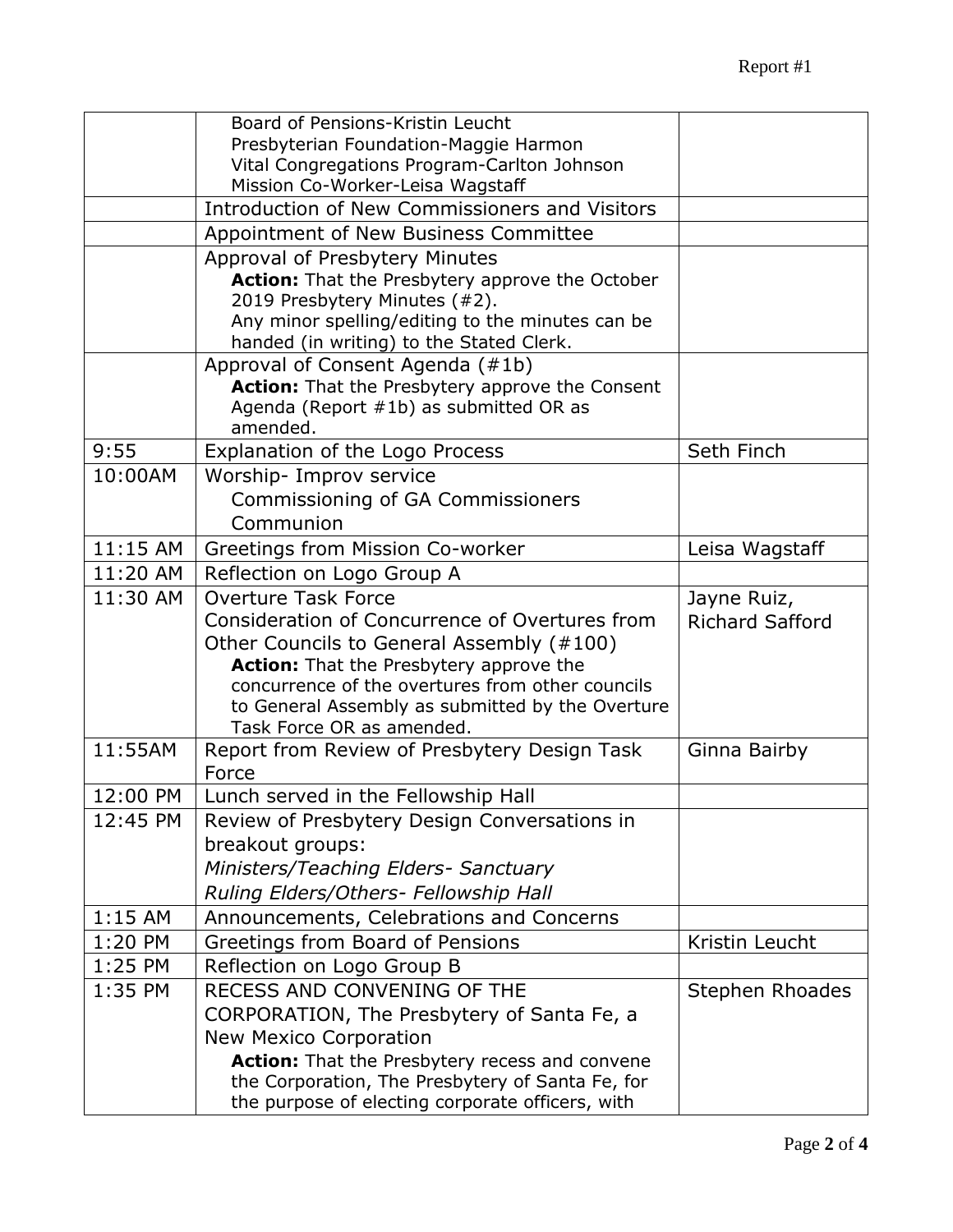| prayer.                                                                                                                                                                                                                                                                                                                                                                                                                                                                                                                                                                     |                                     |
|-----------------------------------------------------------------------------------------------------------------------------------------------------------------------------------------------------------------------------------------------------------------------------------------------------------------------------------------------------------------------------------------------------------------------------------------------------------------------------------------------------------------------------------------------------------------------------|-------------------------------------|
| <b>Action:</b> That the Presbytery elect the following<br>persons to serve as officers of the Corporation,<br>The Presbytery of Santa Fe, a New Mexico<br>Corporation, effective January 1, 2020: MWS Seth<br>Finch, President; Elder Bill Belvin, Treasurer; Elder<br>Stephen Rhoades, Secretary                                                                                                                                                                                                                                                                           |                                     |
| Action: That the Corporation adjourn and<br>reconvene as The Presbytery of Santa Fe, a mid-<br>council of the Presbyterian Church (U.S.A.), with<br>prayer.                                                                                                                                                                                                                                                                                                                                                                                                                 |                                     |
| Reports from Committees, Commissions and<br>Officers of the Presbytery:                                                                                                                                                                                                                                                                                                                                                                                                                                                                                                     |                                     |
| Camino de Vida Task Force update<br><b>Action:</b> Motion that the Presbytery indefinitely<br>defer action on an Administrative Commission for<br>Camino de Vida until further notice and action.                                                                                                                                                                                                                                                                                                                                                                           | Jeff Finch                          |
| Raton Administrative Commission update (#4c)                                                                                                                                                                                                                                                                                                                                                                                                                                                                                                                                | Shannon Webster                     |
| Finance and Property Committee (#60)<br>Treasurer's Report (#60a, #62)<br>Action: F & P moves that the request by Chicanos<br>Por La Causa, that the Presbytery of Santa Fe<br>forgive the \$250,000 1983 Mortgage Grant<br>between Siete Del Norte and the Board of National<br>Missions BE GRANTED, SUBJECT TO the<br>Presbytery authorizing F & P to negotiate with<br>Chicanos Por La Causa for a share of not less than<br>twenty percent (20%) of the gross sales proceeds<br>to the Presbytery when and if the Embudo<br>Hospital property is sold to a third party. | Kathy Rhoades<br><b>Bill Belvin</b> |
| <b>Action:</b> F & P moves that the request by Truchas<br>Service Center, Inc. to receive ownership of the<br>leased building to the tenant and enter into a new<br>Ground Lease for the land under the building for a<br>term of twenty-five (25) years BE GRANTED.                                                                                                                                                                                                                                                                                                        |                                     |
| <b>Action:</b> F & P moves that the Presbytery approve<br>an adjustment to the approved 2020 Budget to                                                                                                                                                                                                                                                                                                                                                                                                                                                                      |                                     |